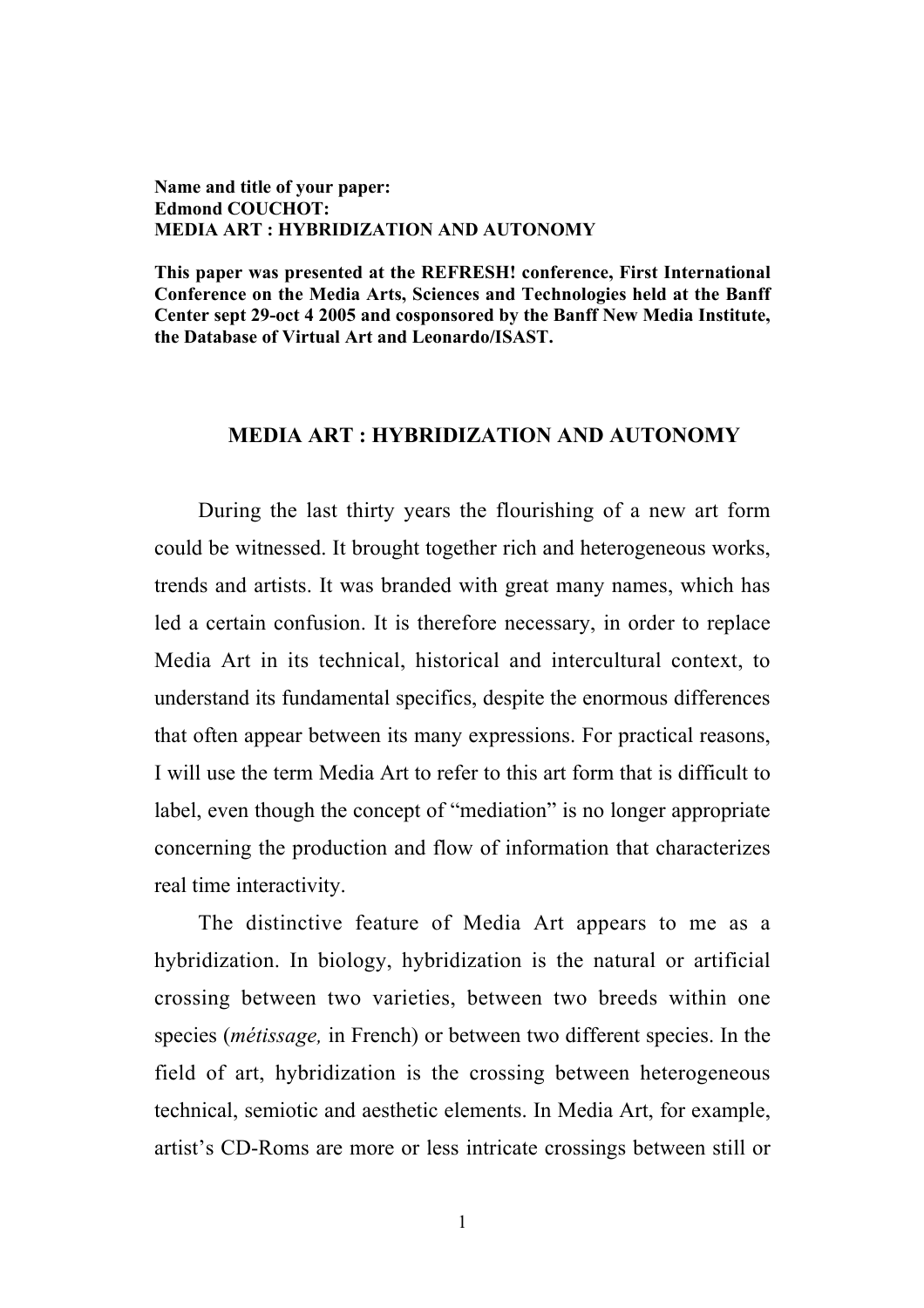animated images, sound (noise, the voice, music) and text (poetry, the novel). Hybridization is not specific to Media Art, it could even be considered as a permanent and more or less assertive feature of art. For example, romantic theater with its mixture of tragic and comic elements may be seen as a hybrid form, as compared to French classical theater. Modern art arose partly by confronting the traditional and rigid system of the fine arts that required each genre to cling to its own exclusive technique which use was forbidden to other genres. *Collage*, rubbings, combined paintings, prepared pianos were hybridizations of heterogeneous images, materials, objects, and sounds whose coexistence within a single work of art was banned by academic art.

Hybridization was encouraged by the evolution of techniques throughout the last two centuries. Photography, photoengraving, the recording of images and sound made it possible to freely recompose sequences of animated images or sounds and broadcast them to a very large audience through mass media. Artists gradually preferred fluid or fragmentable material that encouraged crossings, to more pure and noble materials. In the sixties, electronic images and video-TV allowed for totally novel visual and communication effects, long before the web. It is during those years that the historic forerunners of Media Art appeared.

The result was that around the seventies, many artists attempted to bridge the gap between technology and science: a significant example is that of E.A.T. (Experiments in Art and Technology) in the United States. In Europe, like the impressionnists already in the nineteenth century, cinetic artists were interested in the laws of optics,

2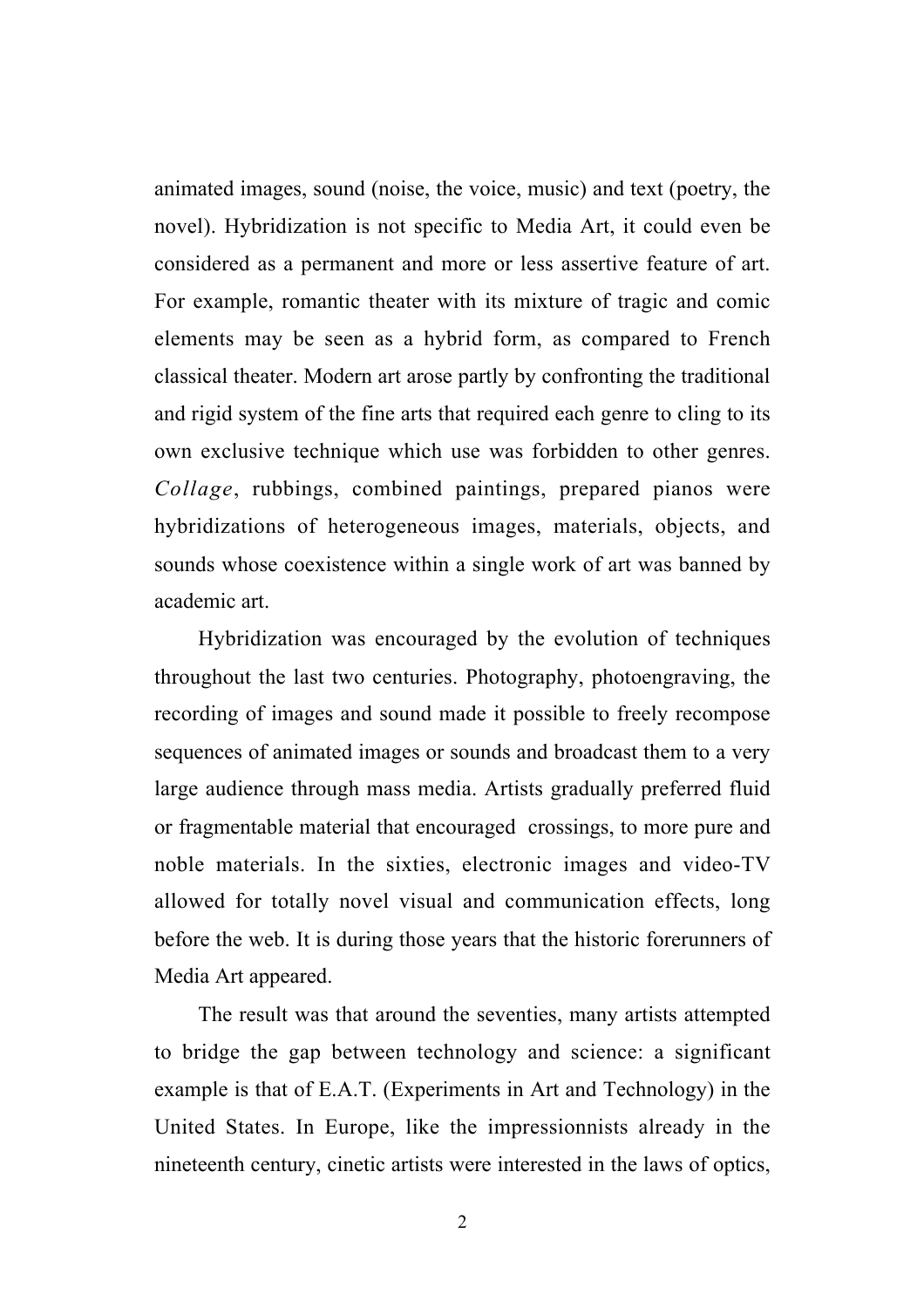but they were also interested in the psychophysiological phenomena of visual and tactile perception, in real and virtual motion, in cybernetics (as I was myself, with my 1965 Musical Mobiles that were luminescent electronic devices that reacted to sounds in real time). Other artistic trends also referred to science in those same years. Geometric and minimal art drew inspiration from mathematics, while a section of conceptual art fed on structural linguistics, and sociological art, on sociology. I could give similar examples in the musical field.

Parallel to this, the spectacular and-ill controled technoscience boom caused opposition and criticism from other artists, which led them to consistently reject anything that appeared as a compromise with technology. This explains the disappearance of some artistic trends, such as cinetism,æthe profit of what seemed to be a more *engagé* art, an art requiring deeper involvment or possessing a stronger expressionnistic streak. But, generally speaking, most contemporary art shows a more and more asserted tendency towards hybridization. The pure medium dogma, defended by Clement Greenberg seems have completely vanished.

During the sixties, a new, deeper and more complex type of hybridization appears. It is encouraged by emerging digital technology that breaks radically with traditional techniques. Computers no longer operate on real objects (wheather they are physical or energetic), but on information units — BITs that encode images, sound and text in the same way. This makes it possible to handle a very deep, almost genetic, level of organisation.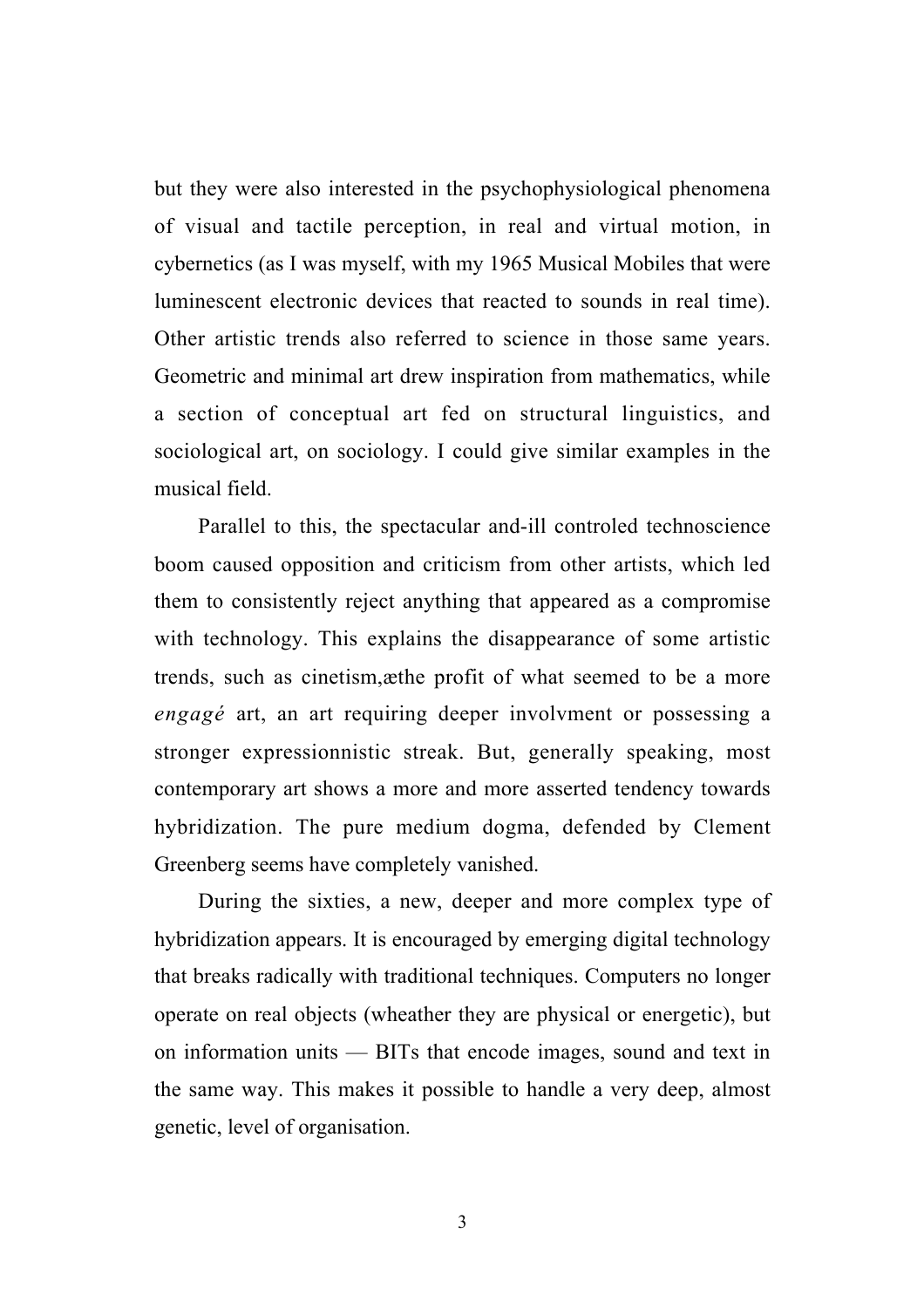It is thus possible to establish a typology of hybridization. The first type of hybridization concerns the *morphogenesis* of computer calculated virtual objects, that is to say the way computers deal with the internal formal constituents on the most elementary level. Thanks to pixels, a plethora of faster, more complex and more precise operations become possible. This also applies to sound whose parameters can be processed independently with millisecond precision.

Also noticeable, are hybrids of objects belonging to the same species, but from different origins (paintings, drawings, photographs, films and video tapes, noise and music, voice or instruments). This type of hybridization takes traditional techniques, such as collage or embedded images a step further but makes totally new effects such as interpolation between two images or two sound sources.

Finally, one distinguishes a more heterogeneous hybridization between images, sounds and techniques that allow operations that were still impossible with non-digital technology. This type of hybridization is the corner stone of multimedia. One can trace its origins in the opera, for example, which brings together singing, music, dance, narrative, decorative painting, visual effects, etc. But digital technology allows types of hybridization that are technically far more "genetic".

The second type of hybridization applies to the *distribution* ( the exhibition, publishing, copying, conservation and circulation) of virtual objects. These objects are most often interactive, which means they can react almost instantaneously -in real time- at the moment the receiver gets them, through various interface systems. The

4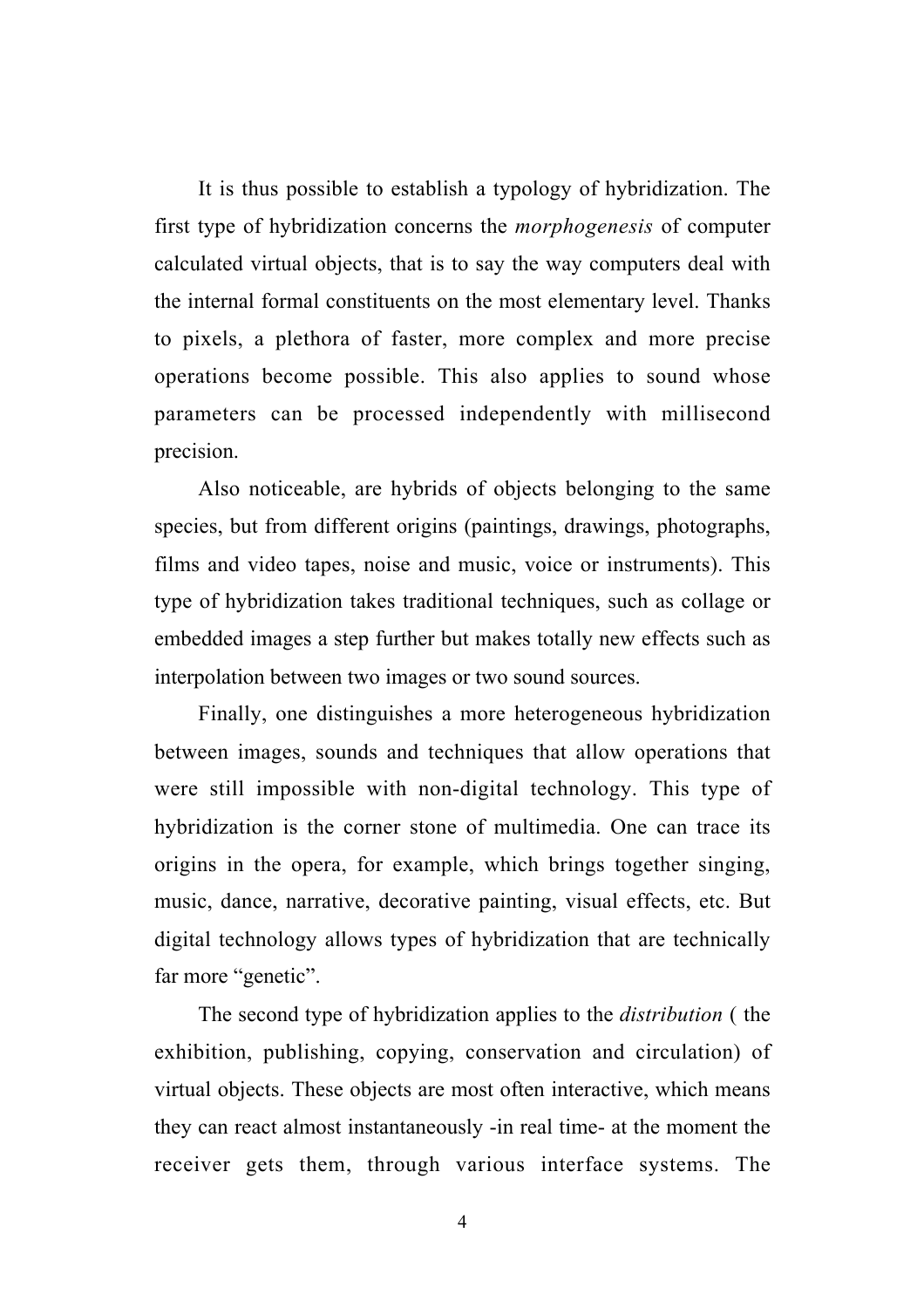development of input interface systems, first limited to alpha digital keyboards, made it possible to introduce non-symbolic information from the real world (movements of the hand and fingers, sounds, body motion, speed, accelerations, warmth, presence, breath, a heart pace, etc.)in the computer, through calculation. Output interface systems, such as those used in virtual reality, made it also possible to immerge the viewer in an enveloping visual and sonic space. Immersion is a form of hybridization between two types of "proximy" — as E. T. Hall said —, a close one, generally implying body shifts and movements, and a more distant one, implying eyesight and hearing.

Interactivity thus radically transforms relations of man and machines. Contrary to a commonplace idea, a kind of subjectivity may be introduced in the computer (a choice between several possible options, an untypical gesture, a bodily expression), through sensors that convert this information into digital data the machine can process instantly. A hybridization then appears between the work and its receiver. It associates a "human subject" and a machine in an intimate way and sets up an absolutely unprecedented relationship between man and man-made automatic artefacts. Besides, thanks to digital networks, interactivity implies many web-users. This is "Network Art"; it is done by many artists and constitutes a specific field that opens up onto very original expressions.

The enhancement of the level of hybridization draws several consequences. The most important concerns the relations between an author, a work and its audience. The work is no longer a fixed object, it may be modified, under certain conditions, by the spectator. It is nothing else than a set of potentialities and only exists and has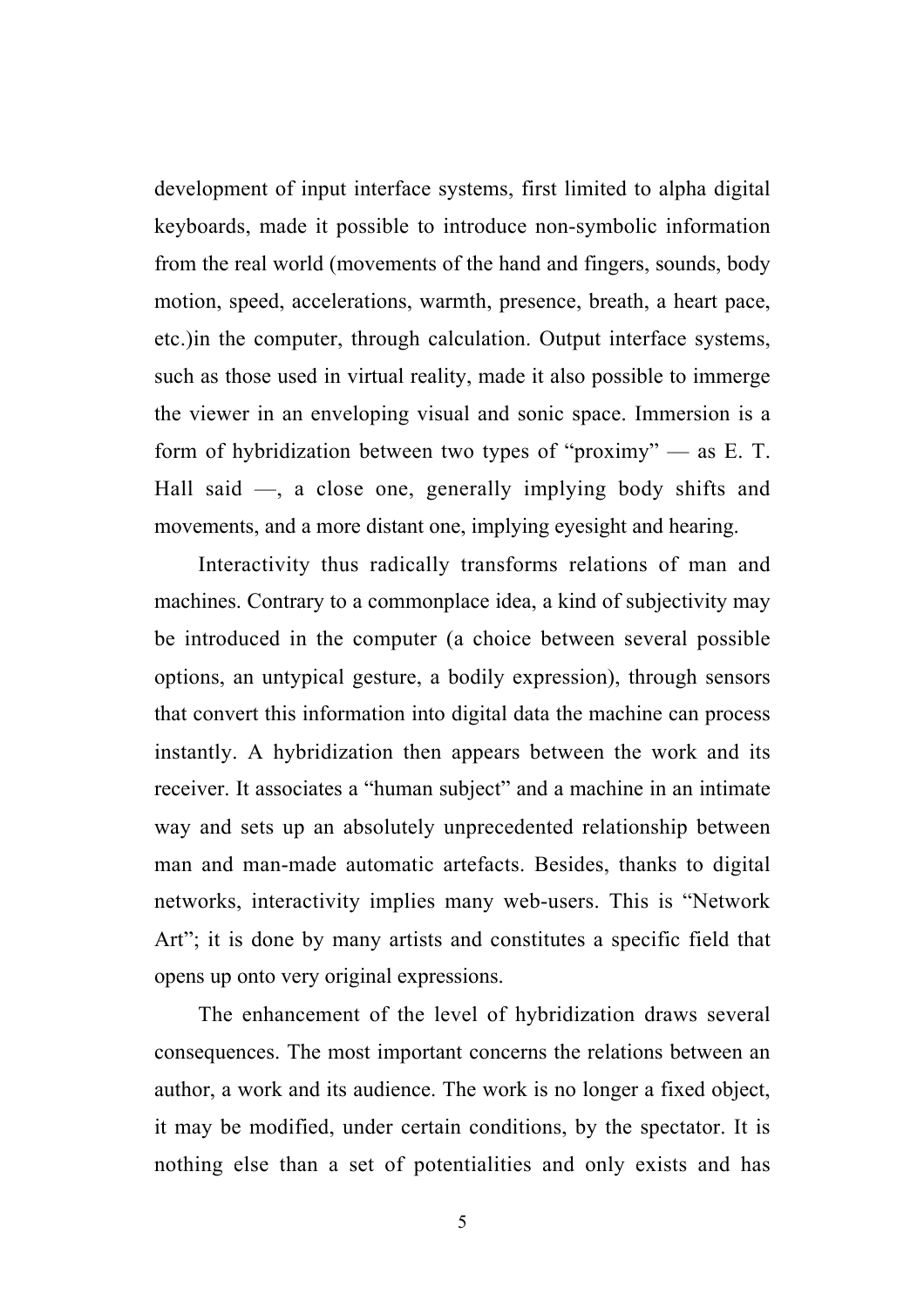meaning in so far as the spectator actualizes it. In such a way the addressee of the work becomes in turn its co-author. Of course, associating the spectator to the creation of a work of art is not limited to digital art –a deeply influential idea in seventies' aesthetics- but it finds a new life with digital interactivity. It becomes one of the main features of Media Art. The status of artist, work of art and audience are redefined, which in turn causes a redefinition of the access to art works, of art criticism and of aesthetics.

And, last but not least, in the core of digital process, there is a fundamental hybridization between technology and language. It's the first time in history that a machine, the computer, functions with language. It is through this specificity that the crossing between art and science takes place. For this language, software, is made at its very base, by logical and formal models from the scientific realm (computer science, mathematics, physics, biology, linguistics, cognitive science, etc.). When the computer is used for artistic ends, the relation of art and science is no longer theoretical and metaphorical, but practical and operational. Science is then at the core of art, it forms its equipment and its material.

Following the evolution of techniques, in particular, figurative techniques and communication technology since the Renaissance, one is struck by the fact that they are more and more automatic. Linear perspective, photography, the phonogram, cinema, radio, TV: each step towards automatization in the production and transmission of sounds and images favours hybridization, radically transforms art and culture, creates crises, questions, and causes artists to invent answers.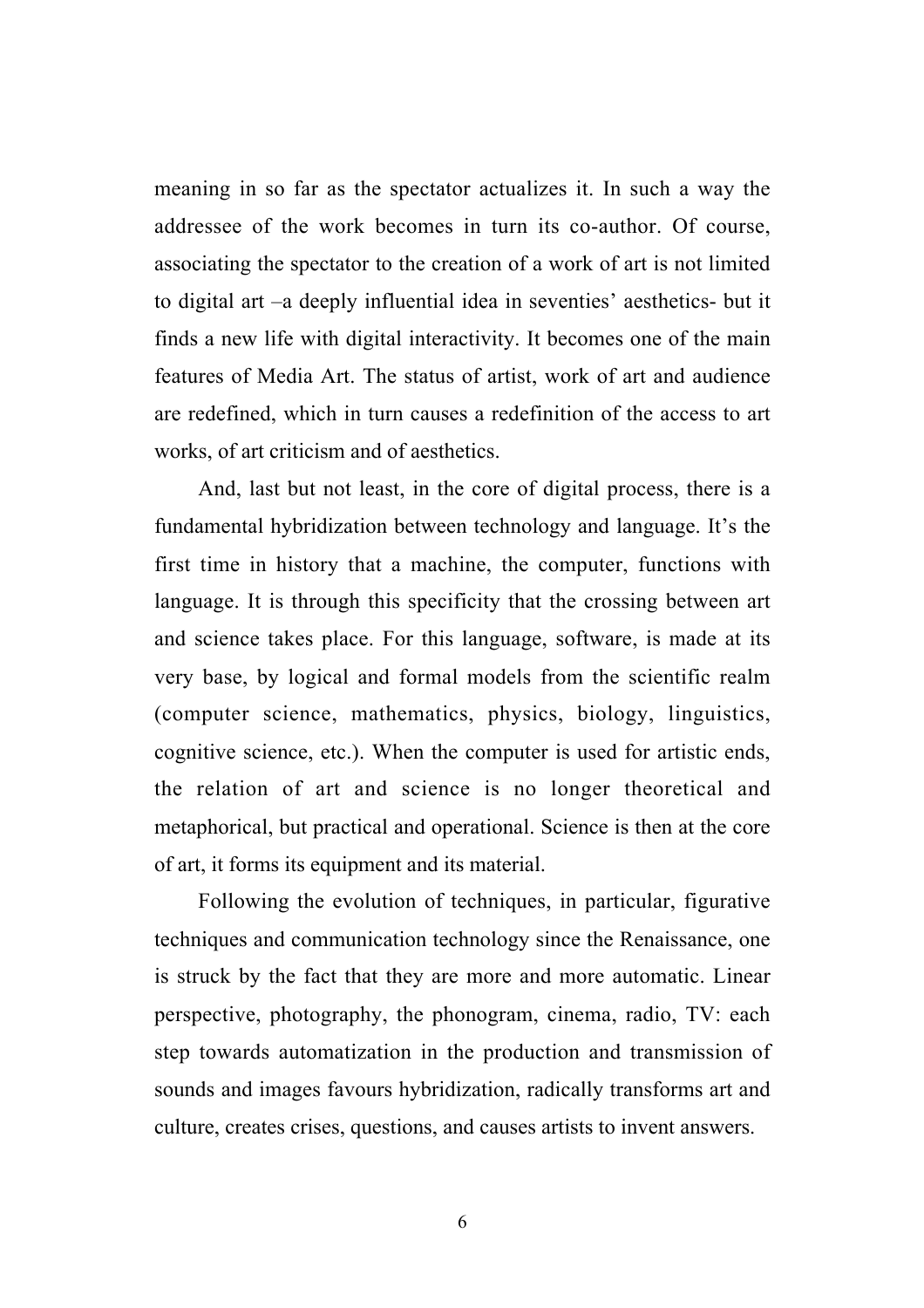But, with the computer, automatization reaches a very high level of complexity. The evolution of interactive technology goes far beyond mere feed-back and tends to endow the machine with a certain degree of autonomy, ie: the capacity to create its own laws. In their intercourse with their receivers, virtual semiotic objects have become capable of behaving as more or less "live" and "intelligent" artificial beings.

This evolution is the result of advanced research in the field of cognitive science and of connectionnism in particular, thanks to which "genetic algorithms" and "neural networks", virtual networks that are capable of "emergent behaviour", were invented.

Here, interactivity reaches a higher stage. New simulation patterns complete the physical or mechanical patterns or sometimes replace them. The computer acquires specific features of live and intelligent beings. A still limited number of artists attempt to make these techniques their own. My colleagues Michel Bret and Marie-Hélène Tramus from Paris Eight University have created virtual beings, in a partnership with the neurophysiology laboratory of the Collège de France, headed by Alain Berthoz. These creatures, a tightrope walker and a dancer are endowed with a certain degree of autonomy and are capable of interacting in real time with existing people like you and me. After a training phase with a real tight rope walker or dancer, these creatures can invent behaviour that was not programmed by their authors. This entails an other type of aesthetics, based on the confrontation – which is in fact a kind of hybridization — of two types of autonomy, a natural autonomy and an artificial autonomy, that try to converse, to question each other mutually.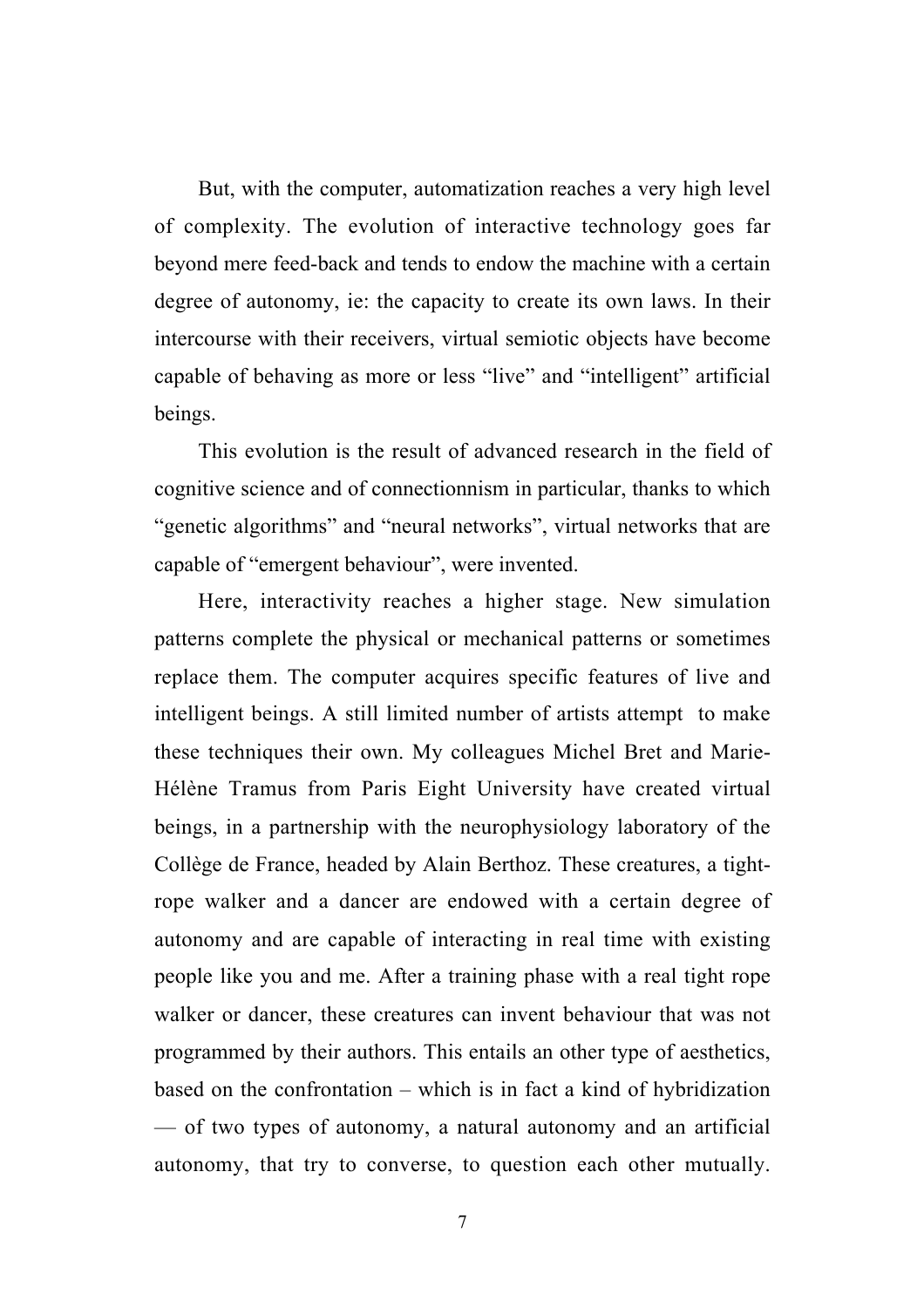Another remarkable fact is that the dialogue between the audience and the work implies a greater involvement of the body and of sensorimotor actions and perceptions.

Simulating life and intelligence is no longer a laboratory quirk, but a general and probably unavoidable trend related to digital technology as a whole. We fill our immedaite surroundings with more or less lively and intelligent virtual beings, such as the "intelligent agents" that move around on the net and have started animating electronic games or robots. The eldest myths and fancies of humanity (from the Golem to Robocop) become real, not without provoking questions and anxiety. Media Art will undoubtedly be deeply affected by this phenomenon.

What does all this entail for art? If our project is to replace Media Art within its historical, technical and intercultural context, it is now necessary, after having attempted to understand its specifics, to adjust our theoretical tools to its evolution, which is closely connected to that of technology and science. Of course, even though simulation of life and intelligence has raised hybridization to unprecedented levels, this technical superiority does not entail any superiority in the quality of the artworks. Believing the opposite would lead one to confuse art and technology. However, this technical superiority does cause a definite change that can only deepen in the future. Art's tendency towards autonomy is not a novelty and has already been the object of a reflection on aesthetics, developed in Umberto Eco's *The Open Work* (*Opera Aperta*, 1962).

Drawing from the theory of information, Eco notices that, contrary to what Abraham Moles claimed shortly before him, maximal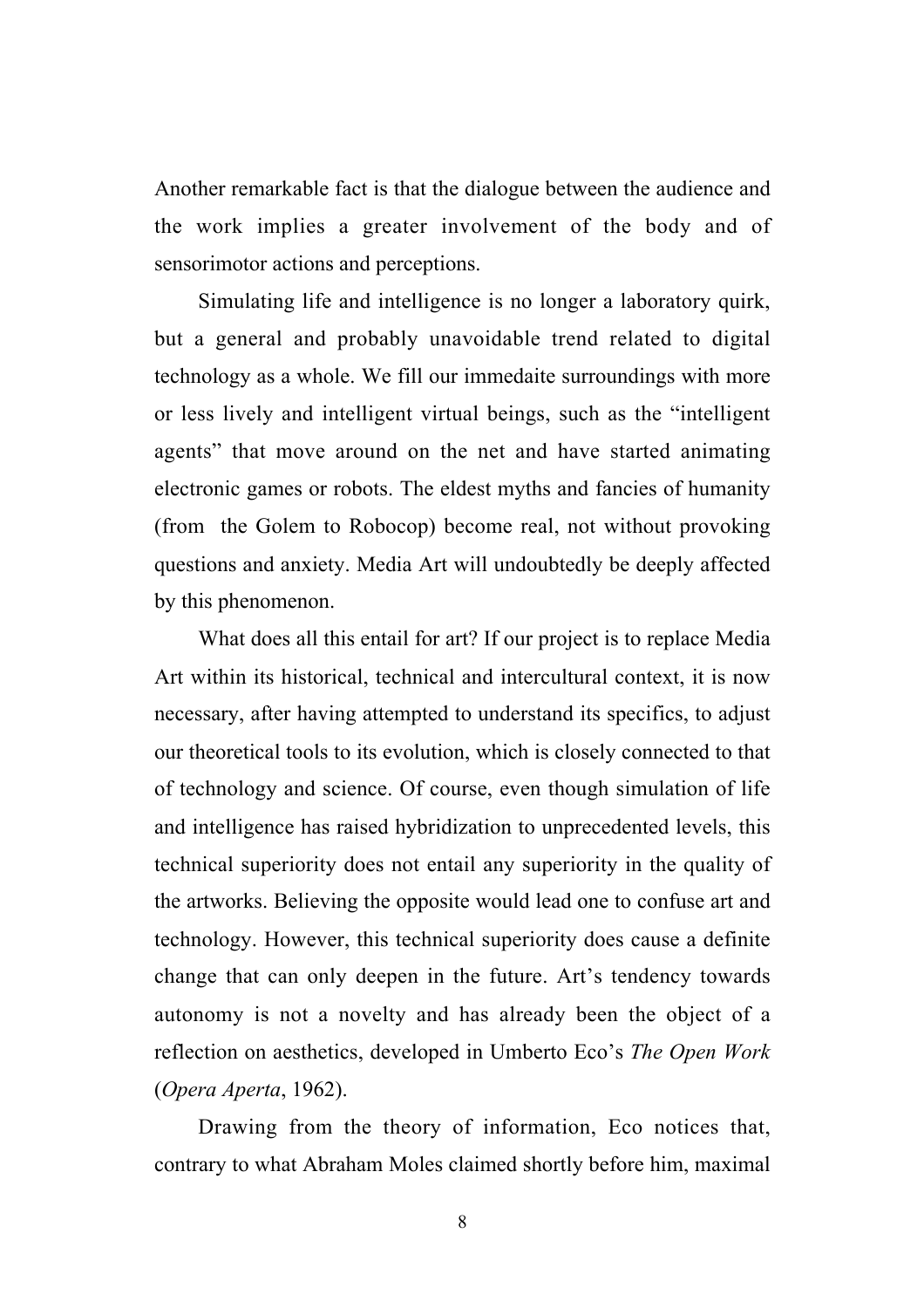unpredicability does not lead to the maximal flow of information, but to maximal chaos. It then becomes — I am quoting — "impossible not only to organize the most ordinary significations but all significations". It is therefore necessary in these conditions to give a dialectic form to predictability and unpredictability, order and disorder, "form and openness." He wrote that Art, understood as openness, has the function of creating "autonomous forms that complete already existent forms, and possess a life, and laws, that are specific to them". This was already the aim of the sixties, through the "participation of the viewer". Digital technology widens greatly the scope of this opening. The question is still for art to remain open to hybridization – and to its effects of unpredictability- while maintaining a form that resists crumbling into chaos.

Let's take a look in the direction of cognitive science and technology (CST) that bring together artificial intelligence, neuroscience, cognitive psychology, epistemology and linguistics around the cognitive paradigm. One could lean on works such as those of Francisco J. Varela and his collaborators, that cast an innovative light on the notions of information and autonomy. Very briefly, what must be retained from these works is the central idea of an enlarged definition of the classical notion of information (inherited from Shannon) and a redefinition of autonomy. In strongly autonomous systems,Varela says in substance, what we call "information" has a very different meaning from that given in computer science. In such systems, any kind of information refers to the conservation of the system's identity (I would say of the "form" in art) and can only be described in relation to this identity. Information is not received from